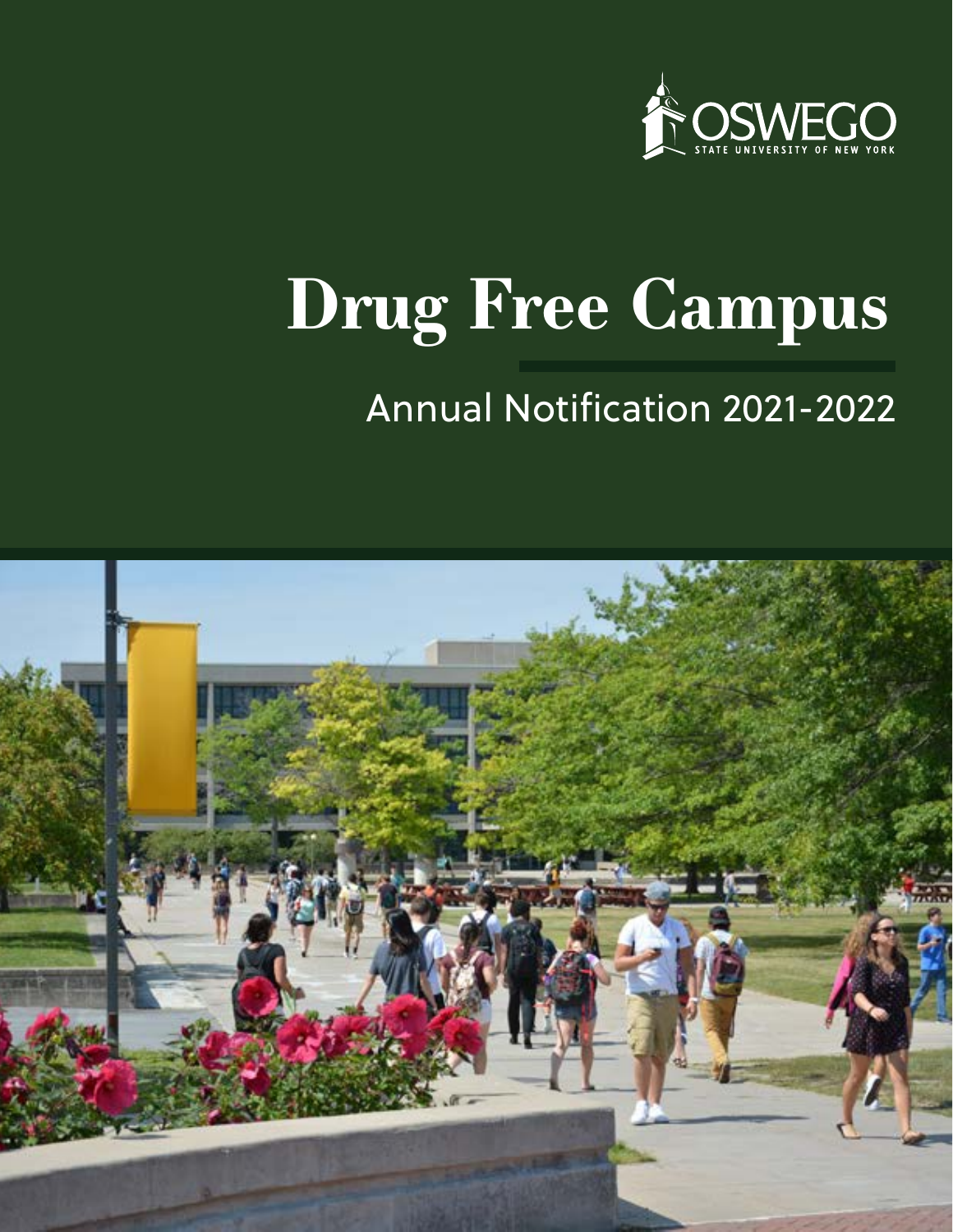# Statement In Support of a Drug Free Campus

The State University of New York at Oswego recognizes that the abuse of alcohol and/or illegal possession or use of other drugs adversely affects the pursuit of its educational objectives.

The College is committed to providing a safe and comfortable educational environment for all members of the College community. The abuse of alcohol and other drugs adversely affects the user as well as others who live and work in the same environment. It is a fact demonstrated through both national and local data that the use of alcohol and other drugs inhibits performance and adversely affects health, safety, and the campus environment. It is the responsibility of the College to uphold the Federal Drug-Free Schools and Communities Act Amendments of 1989 and the Federal Drug-Free Workplace Act of 1988. Therefore, all members of our campus community are hereby notified that the abuse of alcohol, the unlawful sale, possession, or distribution of alcohol, and/or the unlawful sale, possession, distribution or manufacture of LSD and other hallucinogens, marijuana, hashish, cocaine, peyote, heroin, amphetamines, barbiturates, and other controlled substances, except under legal medical prescription, is prohibited on and off College premises, at College sponsored events, or at events sponsored by student organizations or student groups.

**Students and employees** who are found to have violated this policy will be subject to disciplinary sanctions up to and including

expulsion from the College and/ or termination of employment. Student groups or organizations found to have violated this policy will be subject to sanctions up to and including loss of privileges for using the grounds and facilities of the College to advertise, recruit, and conduct activities. In efforts to establish and maintain a drugfree workplace and campus community, the College will provide ongoing alcohol and other drug awareness educational programs and disseminate information about alcohol and other drug use. All students and employees will receive a statement of this policy annually.

**Any SUNY Oswego employee** who is convicted of a criminal drug or alcohol statute violation must notify his/her supervisor of the conviction within five days after the conviction. As required by the Federal Drug-Free Workplace Act of 1988, the College must inform contracting or granting agencies of such convictions within ten days after receiving notification from the employee or otherwise receiving notice of a conviction. Any employee found to be in violation of this policy will be subject to corrective action. Questions about this policy should be referred to Human Resources, 201 Culkin Hall, (315) 312-2230.

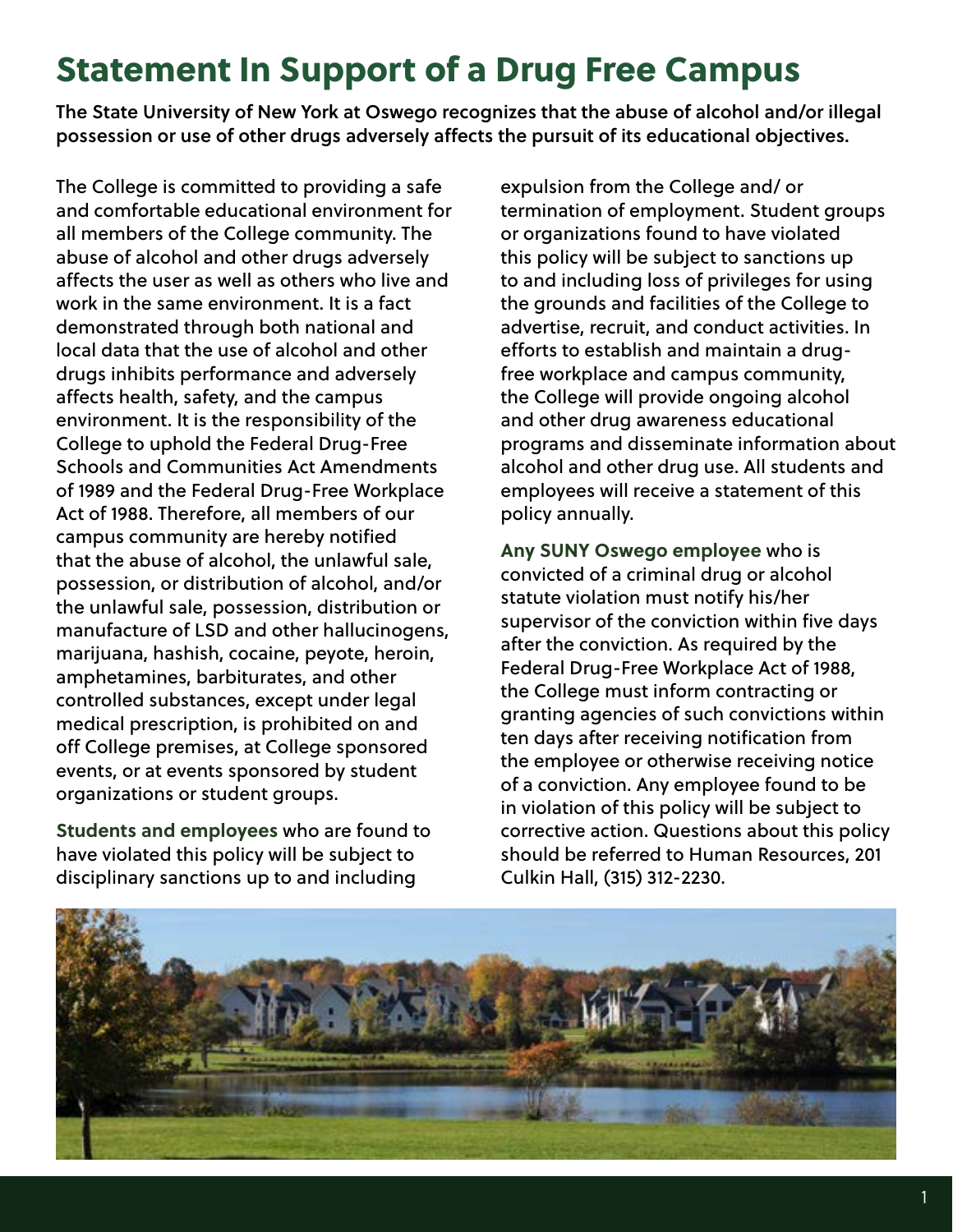### **Alterations to Licenses and Other Documents**

In accordance with the provisions of specific New York State Penal Laws and the Vehicle and Traffic Laws, it is unlawful to make alterations, including erasures, chalking, obliterations or other additions, deletions, or changes to any license, certificate of registration, or license plate. In addition, it is unlawful to possess, sell, or distribute licenses that have been altered or otherwise falsified, or to possess or otherwise use a license belonging to another, either to gain access to an establishment where alcohol is served or to display as identification to law enforcement officers or others. Furthermore, it is unlawful to possess, copy, reproduce, duplicate or sell any computer related material with the intent to benefit yourself or another person, including possession of software to possess, sell, or distribute falsified licenses or other documents. Violation of these sections of law may constitute a felony offense under New York State Penal Law and in all instances, constitute criminal offenses.

### **Zero Tolerance**

Persons under age 21 who are caught with a BAC of .02 of 1% or more but not more than .07 of 1% will lose their drivers' licenses for at least 6 months and may have to pay \$125 civil penalty and \$100 suspension termination fee. Persons with a second zero tolerance violation will lose their license for 1 year or until age 21 and may have to pay \$125 civil penalty and \$100 license reapplication fee.

### **Social Host Law**

New York State imposes social host liability on any person who serves alcohol illegally. This means that if someone serves alcohol to a minor (a person under 21 years of age), the

person serving the alcohol can be sued for damages by anyone harmed by that minor, including the parents or family of the minor if the minor him/herself suffers harm.

### **Use of Alcoholic Beverages**

The use of alcoholic beverages is only permissible by persons of legal age on the Oswego State campus: • at events approved by the College in licensed facilities, and • in individual residence hall living quarters. This policy applies to all faculty, staff, students, student organizations and all groups using College facilities and is consistent with Federal, State, and local laws as well as College policies. It recognizes that the full responsibility for student conduct and welfare has been placed with the College Council by authority of Section 356 of the NYS Education Law, and that the use of alcohol by all members of the campus community is a matter of proper concern to the College Council. No funds collected by the College will be used for the purchase or serving of alcoholic beverages. Food and nonalcoholic beverages will be available whenever alcoholic beverages are served at authorized events. For further information and detailed guidelines as to the use of alcoholic beverages at Oswego State, please refer to the Student Handbook.

### **Education, Counseling, Treatment & Rehabilitation Programs**

Members of the campus community are encouraged to utilize the many campus and community resources available to them regarding alcohol and other drug information and issues. Academic courses focusing on alcohol and other drug issues are offered at SUNY Oswego in addition to extracurricular programs designed to increase awareness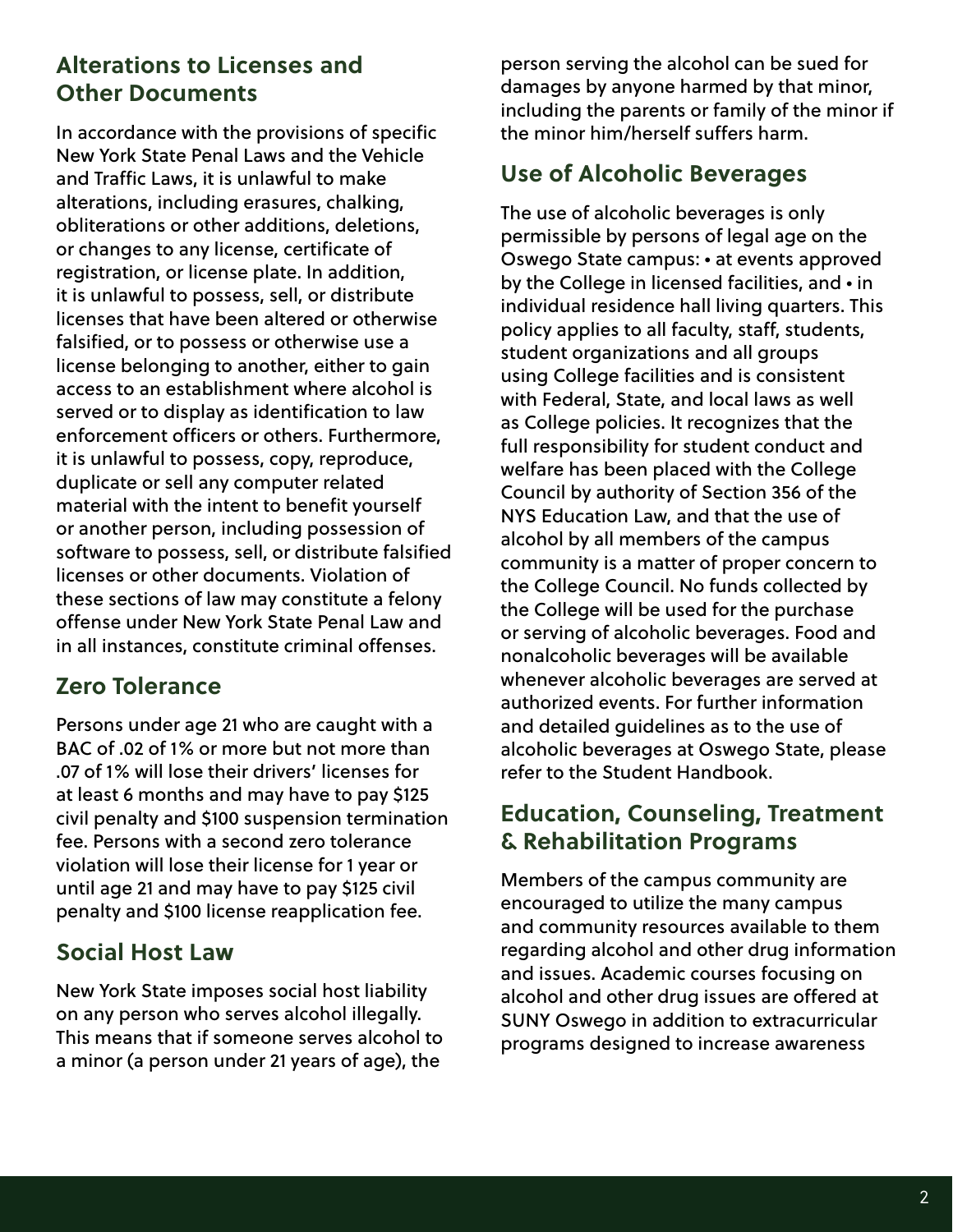and understanding of personal alcohol and other drug use choices and consequences.

### **Summary Of New York State Laws Regarding Alcohol Violations**

Violation Consequence Driving While Ability Impaired: \$300-500 fine, (DWAI) (BAC .05 - .07) up to 15 days in jail, 90-day license revocation Driving While Intoxicated: \$500- 1,000 fine, (DWI) (BAC .08 or higher) up to 1 year in jail, at least a 6-month license revocation Felony Driving While Intoxicated: \$1,000 - 5,000 fine, (Second AGG DWI within 10-year period) up to 4 years in jail, at least a 18-month license revocation Aggravated Driving While Intoxicated: \$1,000 - 2,500 fine, (AGG DWI) (BAC .18 or higher) up to 1 year in jail Using False Identification for purchase of alcohol: Up to \$1,000 fine and/or 1 year in jail Possession by persons under 21 years of age: \$50 fine per offense Furnishing alcohol to persons under 21 years of age: Up to \$1,000 fine and/or 1 year in jail Furnishing alcohol to a visibly intoxicated person: Up to \$1,000 fine and/or year in jail Sale of alcohol without an appropriate license: Up to \$1,000 fine and/ or year in jail (applies to gatherings where a fee is charged for attendance and alcohol is served) Second Offense (Felony): 1-25 years in jail City of Oswego Open Container Ordinance: Maximum \$250 fine or 15 days in jail or both Prohibits possession of open containers in any public space For more detailed information regarding NYS laws related to alcohol violations, refer to NYS Vehicle and Traffic Law and NYS Penal Law.

### **EverFi Substance Abuse Prevention Suite**

Since most students favor activism and prevention efforts over negativism and disciplinary action, our school is always

looking for innovative ways to enhance our comprehensive alcohol strategy and to promote the responsible use of alcohol both on- and off-campus. Although alcohol use does not present a problem for most students, alcohol abuse and experimentation is an issue that affects the entire community. SUNY Oswego is proud to offer EverFi Substance Abuse Prevention Suite, which features online courses about alcohol and drugs that are used in schools nationwide as a requirement for first-year students. Providing online education through a flexible interactive design, the EverFi Substance Abuse Prevention Suite courses teach students about alcohol, drugs and other addictive substances. The goal of the course is to increase students' knowledge, decrease harmful behaviors and provide information to help students make good decisions.

### **Educational Sanction for Alcohol and Other Drug Intervention Program**

The goal of this program is to educate students on how to reduce risky behaviors and the harmful consequences of alcohol and other drug abuse.

**BASICS** is designed to assist students in examining their own drinking/use behaviors in a judgment-free environment. BASICS is not an abstinence-only program, and is appropriate for anyone who uses alcohol/ substances in a high-risk manner, especially if a student is concerned about how their use compares to other students.

**AlcoholEdu** for College is a 2.5-hour curriculum designed for your entire firstyear class. It's the only program specifically created for students, including non-drinkers, light to moderate drinkers, and frequent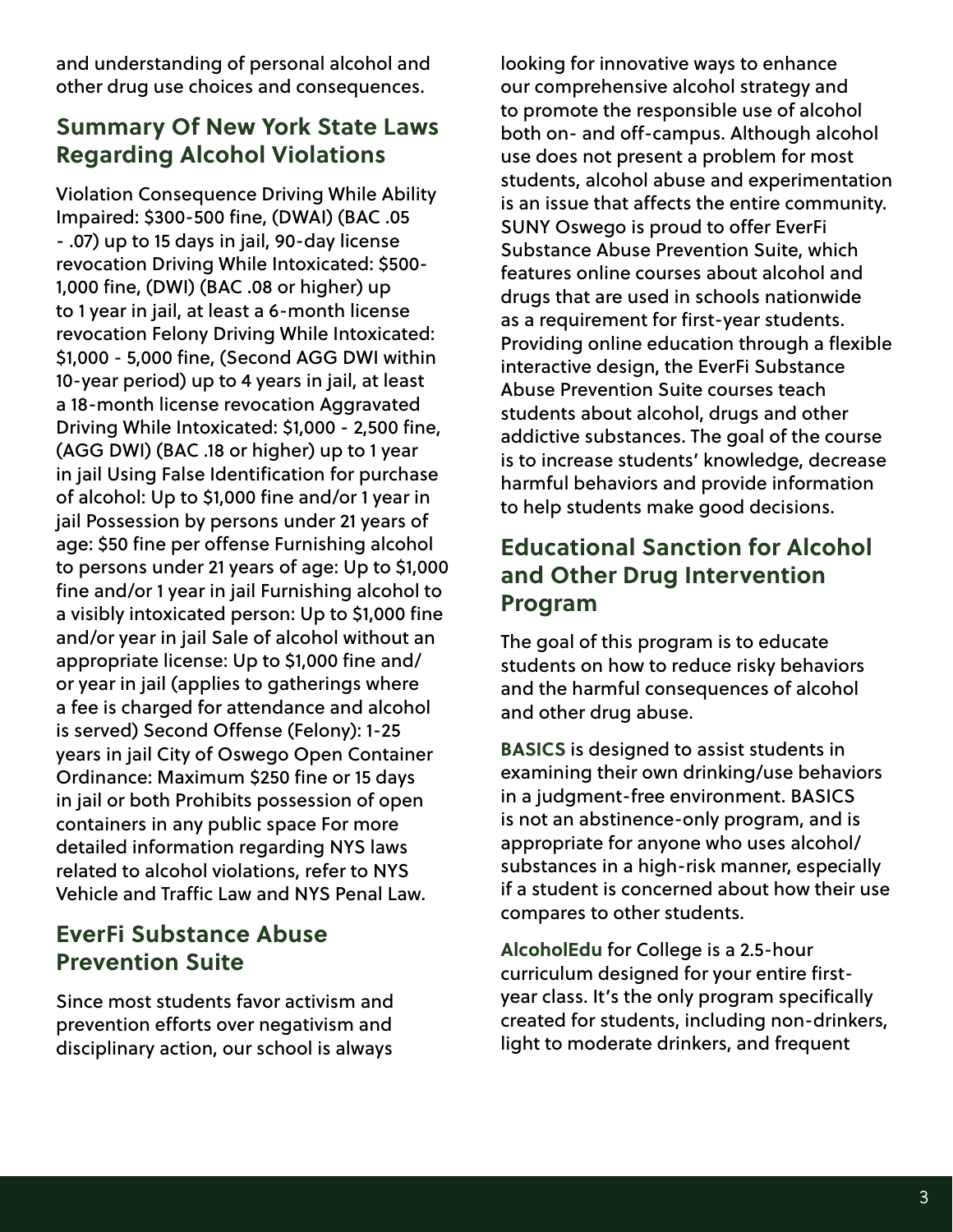heavy drinkers. AlcoholEDU offers students a personalized experience based on their drinking choices and readiness to change.

A student who has been referred to BASICS or AlcoholEdu by a court of law may be permitted to register in the program depending on the level of violation and the student's previous history, with the understanding that participation in this process is also cumulative in nature and, therefore, will be applied to student's alcohol and other drug record at SUNY Oswego.

For more information or to register for BASICS or AlcoholEdu, please contact the Dean of Students Office at (315) 312-5483.

**Prescription Drug Abuse Prevention**  Our 30-minute Prescription Drug Abuse Prevention course is designed to empower students with the skills and knowledge they need to make safe and healthy decisions about prescription drugs. The course introduces students to the science of addiction and provides information about the proper use, storage, and disposal of opioids, stimulants, and depressants. It prepares students to identify signs of abuse and addiction and equips learners with tactics for refusal and bystander intervention.

### **Description of Health and Personal Risks**

The abuse of alcohol and/or use of other drugs can lead to a variety of consequences including temporary or permanent physical or mental impairment, accidents, injury, illness, and death. Such use and abuse also gives rise to conduct which causes injury, damage to property of others, and places all members of the campus community at risk. Evidence indicates that poor academic and work performance result from use of alcohol and other drugs. Alcohol and other substance abuse may lead to unsafe and/or nonconsensual sex, increasing the risks for HIV/ AIDS, other sexually transmitted diseases, and unwanted pregnancy. Those who abuse alcohol and/or other drugs may experience depression, a sense of isolation, anxiety, paranoia, loss of self-respect, and impaired judgment, memory, and coordination. For more detailed information of the health and personal risks of alcohol and other drug abuse, call the Dean of Students Office at (315) 312-5483.

### **Campus Resources for Information, Support and Referral**

**The Dean of Students Office** 501 Culkin Hall 315.312.5483

**Counseling Services** 150 Mary Walker 315.312.4416

**Health Services** 119 Mary Walker 315.312.4100

**University Police**: Pathfinder oswego.edu/police 315.312.5555

### **Community Resources for Information, Support, Treatment and Referral (1)**

**Farnham Family Services (Oswego)** 283 West Second Street, Suite 200 Oswego, NY 13126 315.342.4489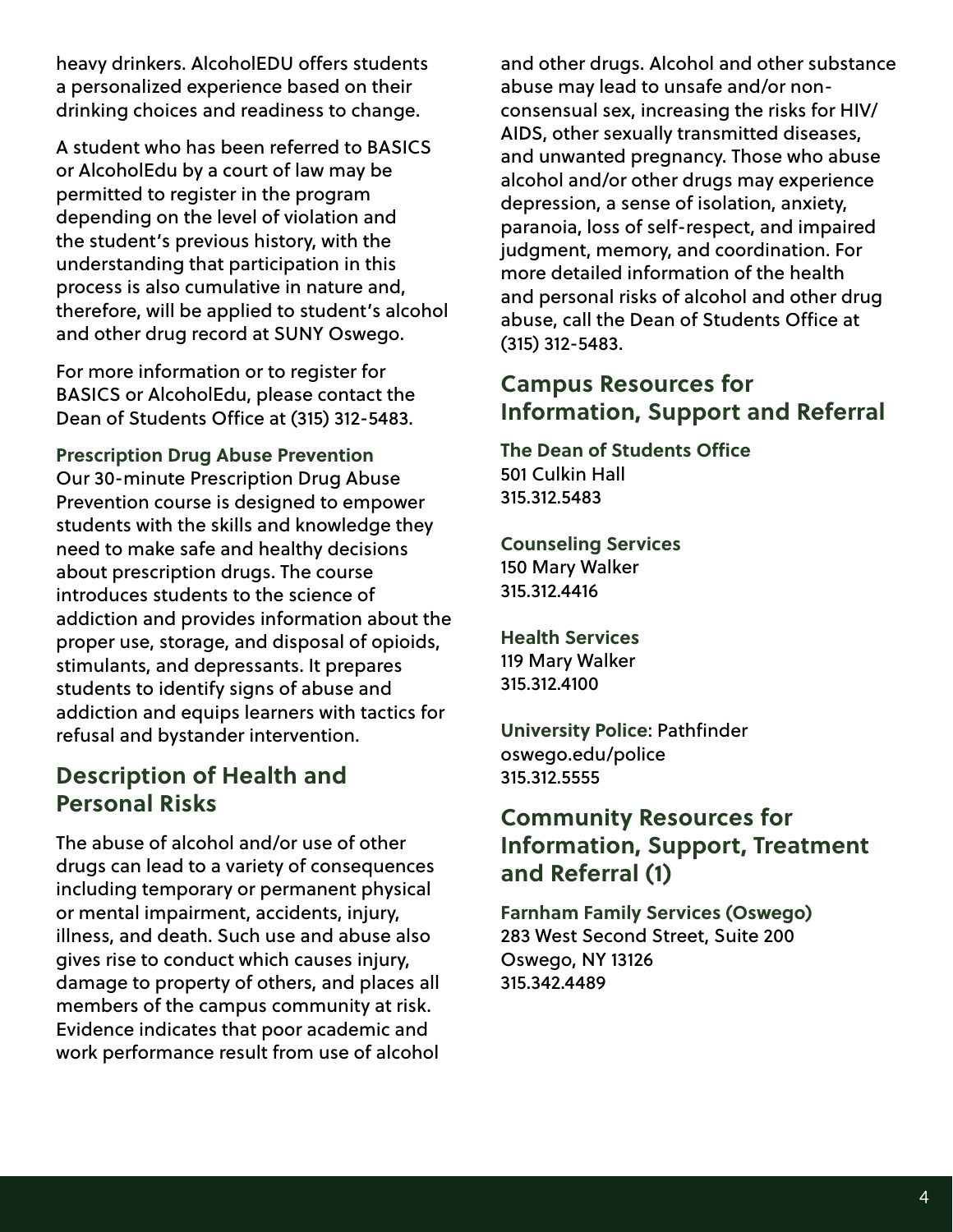### **Community Resources for Information, Support, Treatment and Referral (2)**

**Farnham Family Services (Fulton)** 113 Schuyler St., Suite 1 Fulton, NY 13069 315.593.0796

**Oswego Hospital**  110 West Sixth Street Oswego, NY 13126 315.349.5511

**Lakeview Center For Mental Health And Wellness** 29 East Cayuga Street Oswego, NY 13126 315.326.4100

**Crouse Hospital, Chemical Dependency Treatment Services** 410 South Crouse Ave Syracuse, NY 13210 (315) 470-8304

**Oswego County Drug Task Force**  1-888-511-8997 (Anonymous tip line)

**New York State HOPEline** 1.877.846.7369

### **12-step programs with regular meetings in the Oswego area**

- Alcoholics Anonymous (AA)
- Al-Anon
- Adult Children of Alcoholics (ACOAs)
- Narcotics Anonymous (NA)
- Codependency Anonymous (CoDA)

**For meeting listings call:**

- The Dean of Students Office: 315.312.5649
- Farnham: 315.342.4489
- The Heart of New York Area Narcotics Anonymous 24-hour Helpline in Syracuse: 315.472.5555.

**For more information, go to:**

dea.gov/ops/drugprevention.shtml

nhtsa.gov/drivesober

### **For details regarding Drug Information and Federal Trafficking penalties**:

usdoj.gov/dea/

Persons convicted on Federal charges of drug trafficking within 1,000 feet of a University (21 USC §860) face penalties of prison terms and fines which are twice as high as the regular penalties for the offense, with a mandatory prison sentence of at least one year.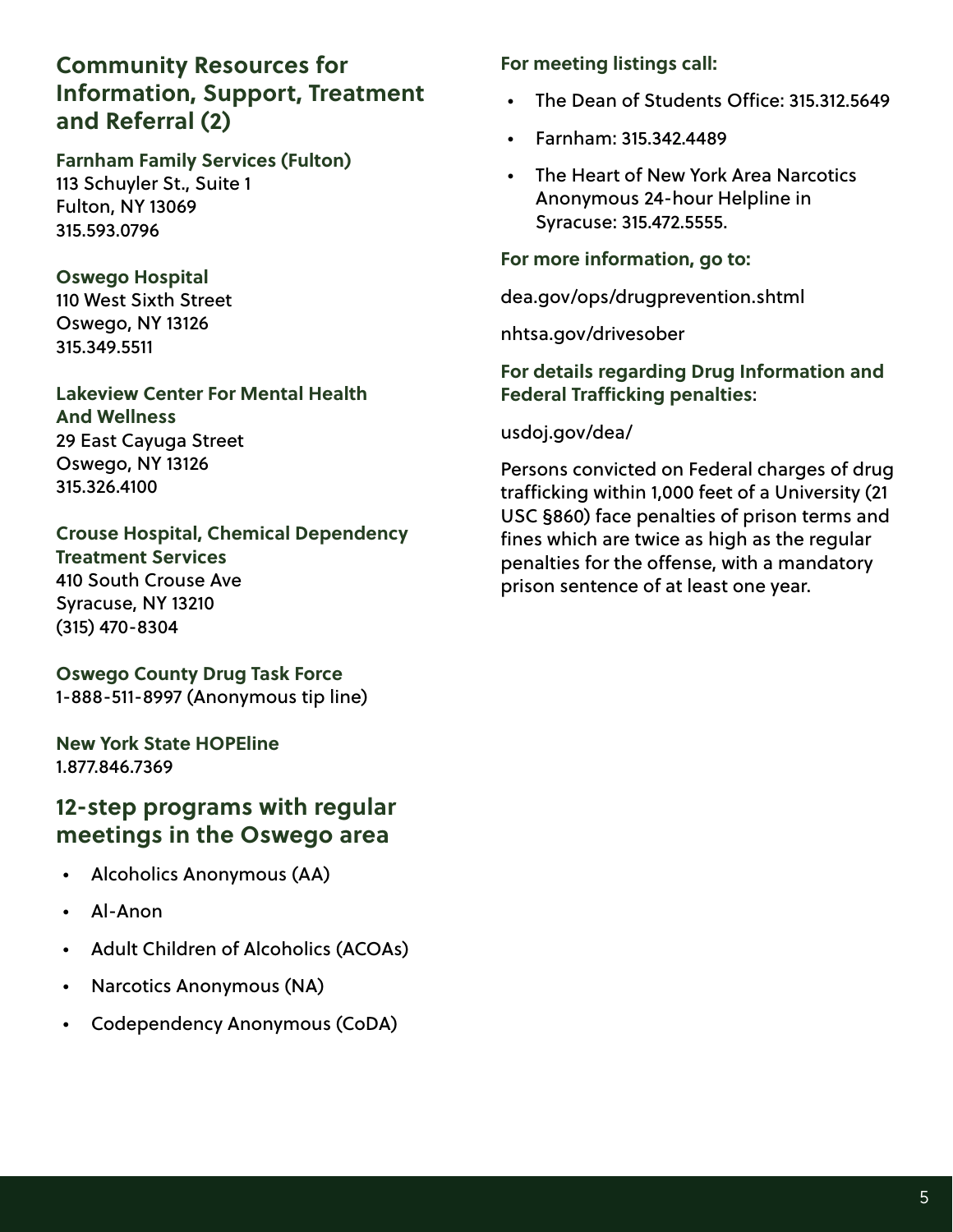# **Alcohol**

| <b>Drug type/other names</b> | <b>Effects of use</b>                                                                                                          |
|------------------------------|--------------------------------------------------------------------------------------------------------------------------------|
| Beer, wine, liquor, 40's     | <b>Effects: Impaired memory, attention, motor</b><br>and emotional functioning. Affects vision,<br>reflexes, and coordination. |
|                              | <b>Overdose: Vomiting, acute alcohol</b><br>intoxication, unconsciousness, can be fatal.                                       |
|                              | <b>Withdrawal Symptoms: Trembling, anxiety,</b><br>convulsions, insomnia, hallucinations,<br>confusion, anorexia.              |

### **Anabolic Steroids**

**Drug type/other names** Effects of use

Testosterone (Depo-testosterone, Sustanon)

Other anabolic steroids (Parabolin, Winstrol, Equipoise, Anadrol)

**Men:** Shrinking of testicles, reduced sperm count, infertility, baldness, development of breasts, increased risk of prostate cancer.

**Women:** Growth of facial hair, male pattern baldness, changes in menstrual cycle, enlargement of clitoris, deepened voice.

**All:** Extreme mood swings, manic-like symptoms, delusions, muscle growth, mood swings, anger outbursts.

**Overdose:** Liver damage, stomach bleeding, cancer

**Withdrawal Symptoms:** Muscle damage, mood swings, anger outbursts.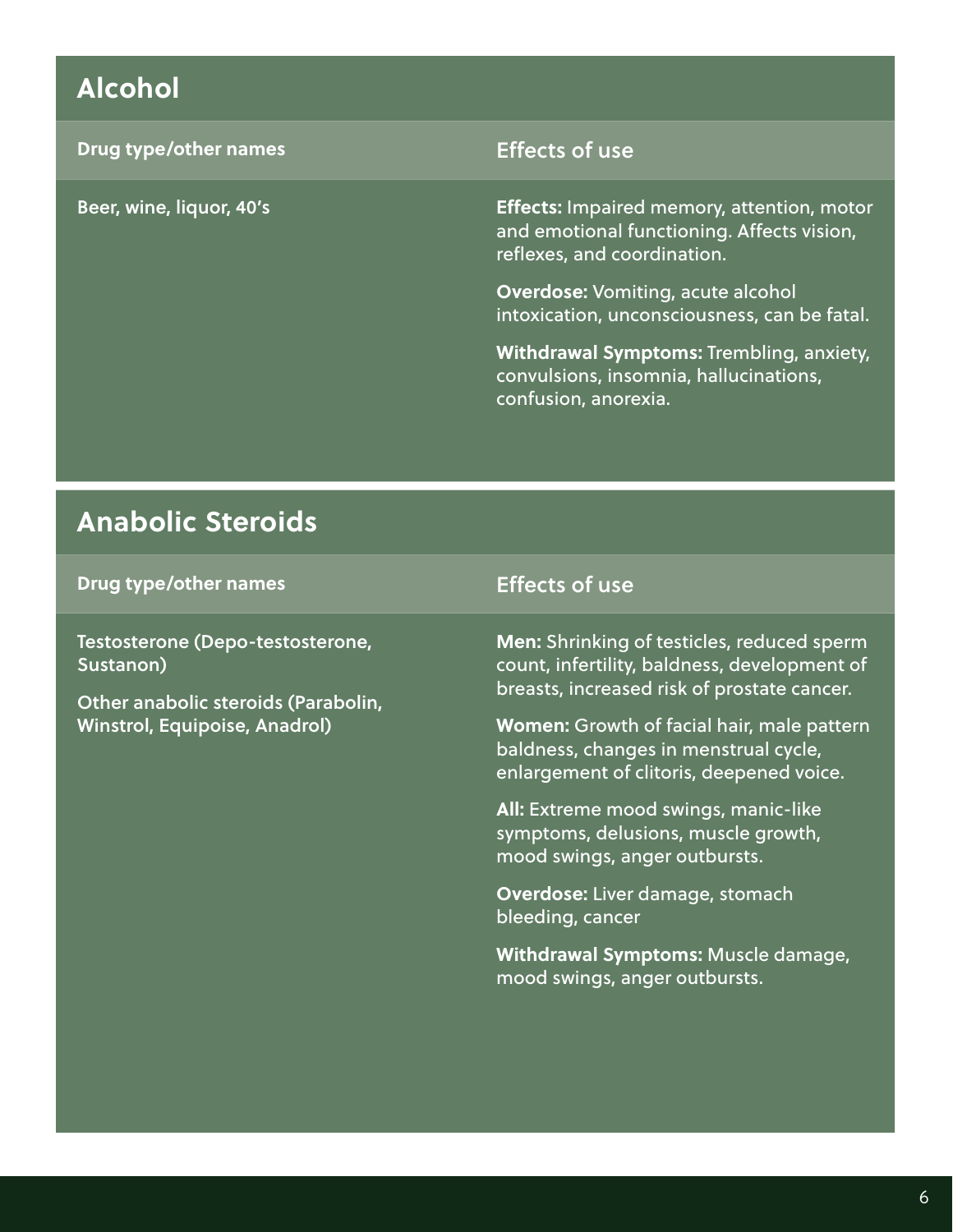### **Stimulants**

### **Drug type/other names** Effects of use

Cocaine (Coke, Flake, Snow, Crack)

Amphetamines (Biphelamine, Desoxyn, Dexadrine, Obetrol)

Methylphenidate (Ritalin)

Ephedrine (Herbal Ecstasy)

Other Stimulants (Adonex, Cylert, Didrex, Ionamin, Melfiat, Plegine, Sanorex, Tenuate, Tepanii, Prelu-2)

Synthetic Cathinones (Bath Salts, Cloud 9, Amped Disco, Rocky Mountain High)

**Effects:** Increased alertness, excitation, euphoria, increased pulse rate and blood pressure, insomnia, loss of appetite.

**Overdose:** Agitation, increase in body temperature, hallucinations, convulsions, possible death.

**Withdrawal Symptoms:** Apathy, long periods of sleep, irritability, depression, disorientation.

### **Cannabis**

**Drug type/other names** Effects of use

Marijuana (Pot, Acapulco Gold, Grass, Reefer, Sinserrvlia, Thai Sticks)

Tetrahydrocannabinol (THC, Mannol)

Hashish (Hash)

Hashish Oil (Hash Oil)

Synthetic Cannabinoids (Spice/Herbal Incense, Spice, K2, Legal Funk, Demi Glaze)

**Effects:** Euphoria, relaxed inhibitions, increased appetite, disoriented behavior, hallucinations and elevated heart rate/ blood pressure.

**Overdose:** Fatigue, paranoia, possible psychosis, anxiety and mood alteration.

**Withdrawal Symptoms:** Insomnia, hyperactivity, decreased appetite occasionally reported.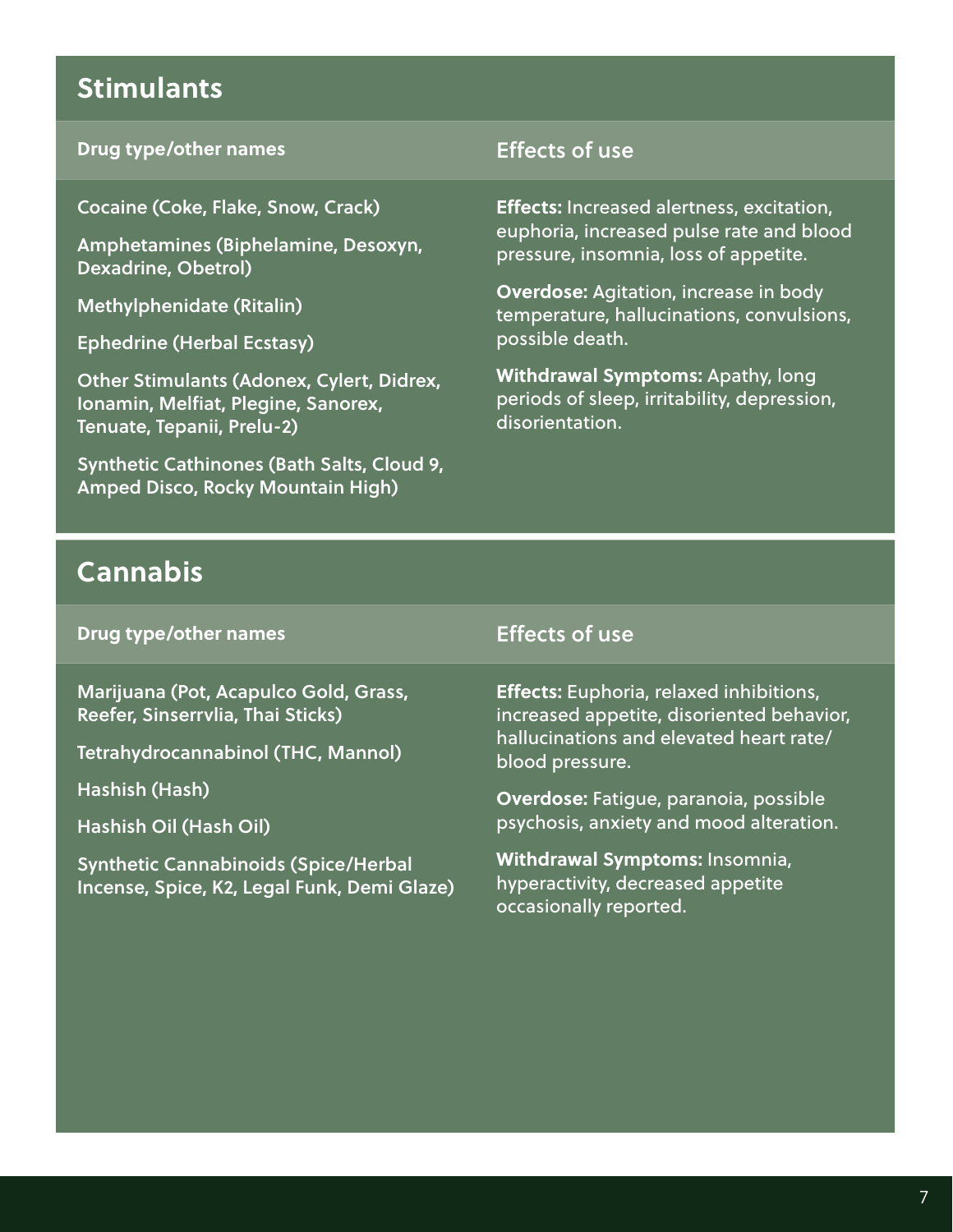### **Depressants**

### **Drug type/other names** Effects of use

Chloral Hydrate (Noctec)

Barbiturates (Amytal, Butisol, Fiorinal, Lotusate)

Benzodiazepines (Ativan, Dalamane, Diazepam, Librium, Xanax, Serax, Valium, Tranxene, Versed, Halcion, Paxipam, Restoril)

Glutethimide (Doriden)

Other Depressants (Equanil, Miltown, Noludar, Placidyl, Valmid)

**Effects:** Slurred speech, disorientation, drunken behavior without odor of alcohol.

**Overdose:** Shallow respiration, clammy skin, dilated pupils, weak and rapid pulse, coma, possible death.

**Withdrawal Symptoms:** Anxiety, insomnia, tremors, delirium, convulsions, possible death.

### **Hallucinogens (1)**

**Drug type/other names** Effects of use

LSD (Acid, Microdot)

Mescaline and Peyote (Mexc, Buttons, Cactus)

Phencyclidine (PCP, Angel Dust, Hog)

Phencyclidine Analogues (PCE, PDPy, TCP)

Ketamine (Ketalar, Ketaset, Special K, K)

Other Hallucinogens (Bufotenine, DMT, Det,Psilocytin, Psilocyn)

Psilocybin (magic mushrooms, shrooms)

**Effects:** Delusions and hallucinations, poor perception of time and distance, sweating, elevated body temperature.

**Overdose:** Longer more intense "trip" episodes, psychosis, possible death due to accidents.

**Withdrawal Symptoms:** Anxiety or depression.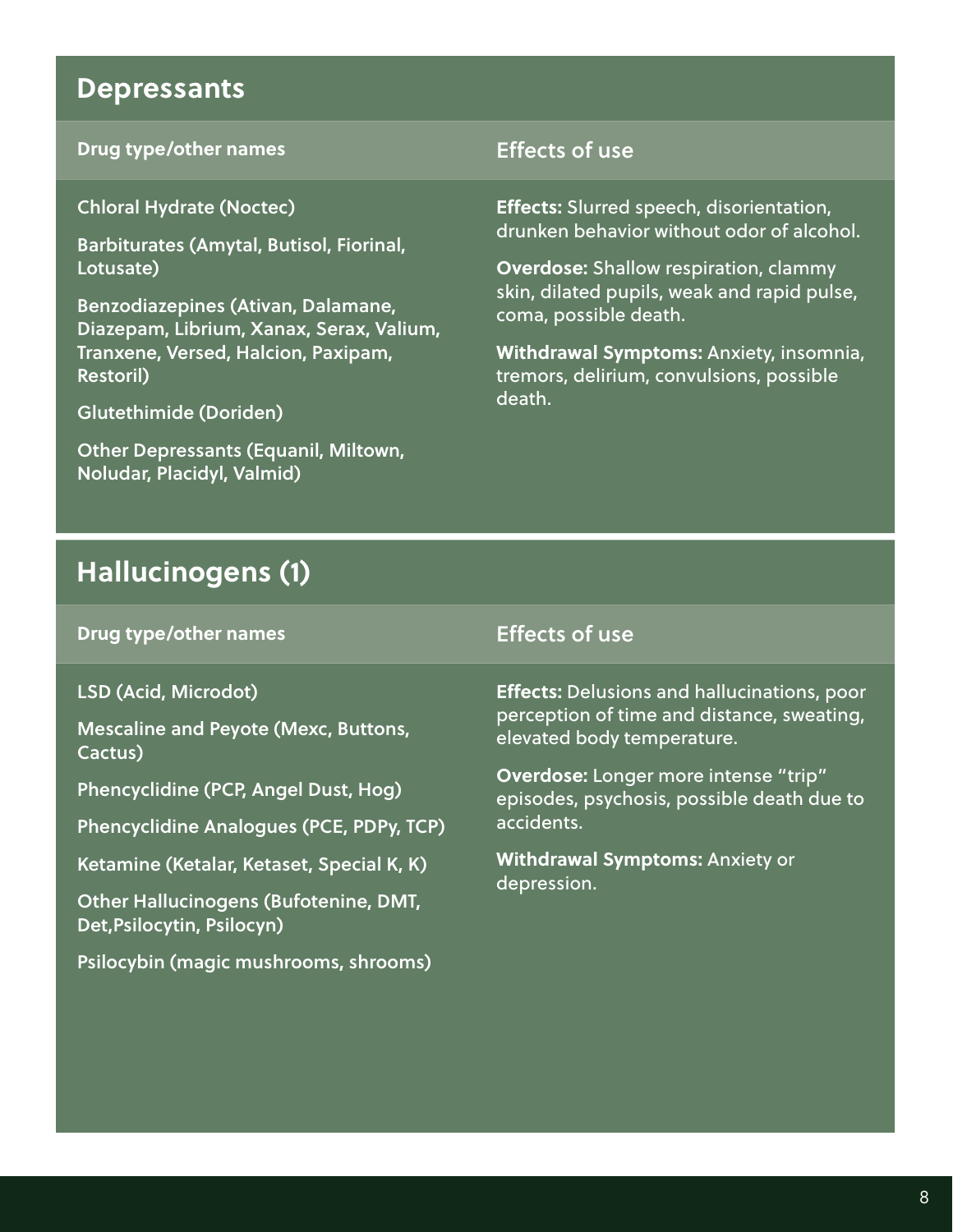# **Hallucinogens (2)**

### **Drug type/other names** Effects of use

Amphetamine-like Hallucinogens (DMA, PMA, STP, MDA, MDMA, Ecstasy, X, TMA, DOM, DOB)

**Effects:** Delusions and hallucinations, altered judgment, increased body temperature and sweating.

**Overdose:** Psychosis, mental health problems, heat stroke or possible death due to elevated body temperature.

**Withdrawal Symptoms:** Depression.

### **Inhalants**

**Drug type/other names** Effects of use

Nitrous Oxide (whippers, balloons, whippets)

Butyl Nitrite (Amyle Nitrite, snappers, poppers)

**Effects:** Impaired judgment, impulsivity, aggressive behavior, slurred speech, lethargy, tremors, dizziness, lack of coordination, blurred or double vision, euphoria, and psychomotor retardation.

**Overdose:** Liver, kidney, brain, muscle damage, drowsiness, mental confusion, dizziness, possible death due to asphyxiation.

**Withdrawal Symptoms:** No known physical symptoms.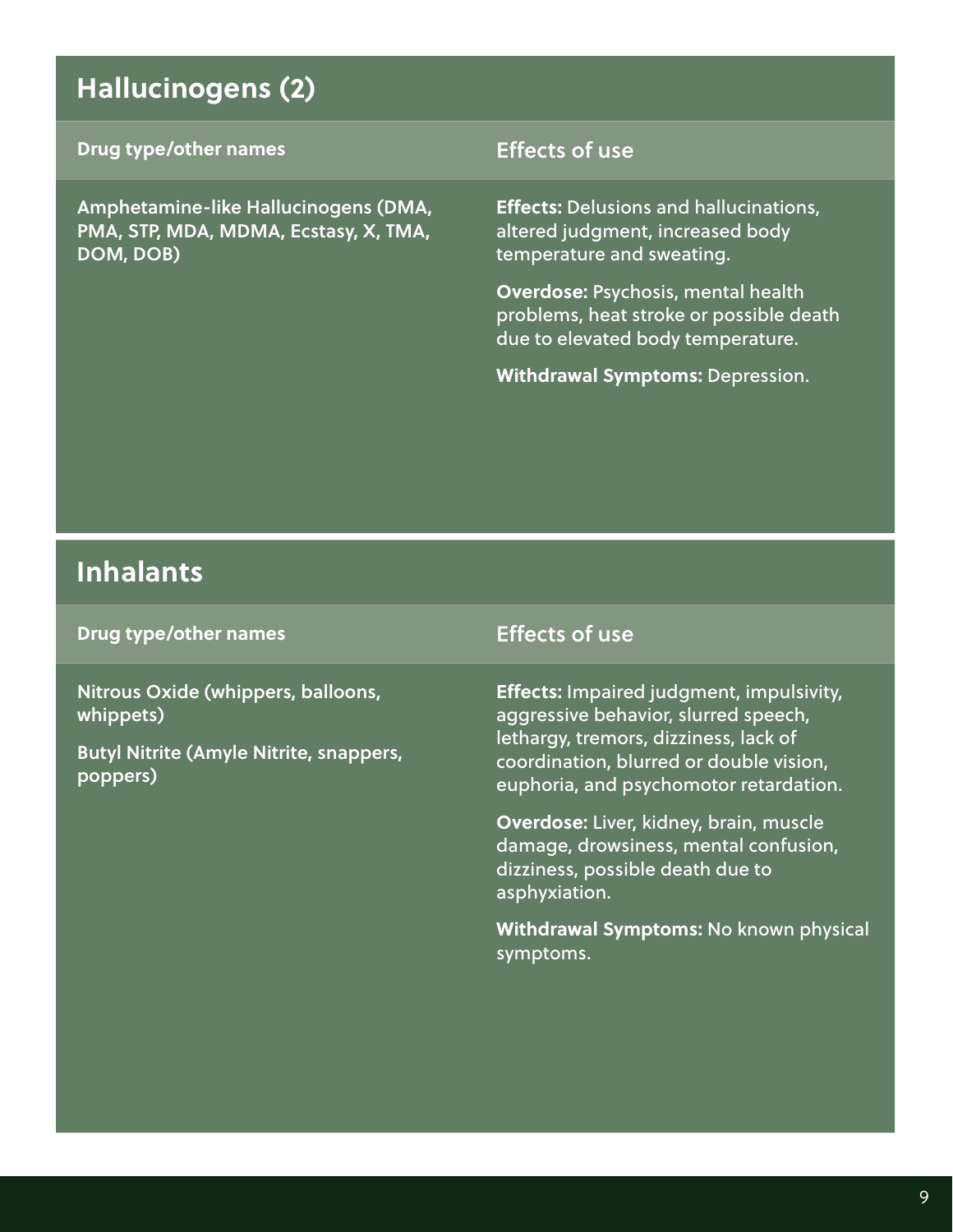### **Narcotics**

### **Drug type/other names** Effects of use

Opium (Dover's Powder, Paregoric, Parepectolin)

Morphine (Morphine, MS-Contin, Roxanol, Roxanol-SR)

Codeine (Tylenol w/codeine, Empirin w/codeine, Robitussin A-C, Fiorinal w/ codeine)

Heroin (Diacetylmorphine, Horse, Smack)

Hydromorphone (Dilaudid)

Meperidine (Pethidine, Demerol, Mepergan)

Methadone (Ddophine, Methadone, Methadose)

Other Narcotics (Numorphan, Percodan, Percocet, Tylox, Tussionex, Fentanyl, Darvon, Lomotil, Talwin, Oxycontin)

**Effects:** Euphoria, drowsiness, respiratory depression, constricted pupils, nausea.

**Overdose:** Slow and shallow breathing, clammy skin, convulsions, coma, possible death.

**Withdrawal Symptoms:** Watery eyes, runny nose, yawning, loss of appetite, tremors, panic, cramps, nausea, chills and sweating.

### **Predatory Drugs**

### **Drug type/other names** Effects of use GHB (liquid G, Liquid X, Georgia Home Boy, EZ lay **Effects:** Relaxation, reduction of inhibitions, decreased motor skills, mood lift, dizziness, amnesia, difficulty focusing eyes, slurred speech, nausea, grogginess. **Overdose:** Grogginess/unconsciousness, extreme dizziness/disorientation, vomiting, convulsions, depressed breathing and death; overdose effects are also induced when mixed with alcohol

**Withdrawal Symptoms:** Anxiety, inability to sleep, arrhythmic heart beat.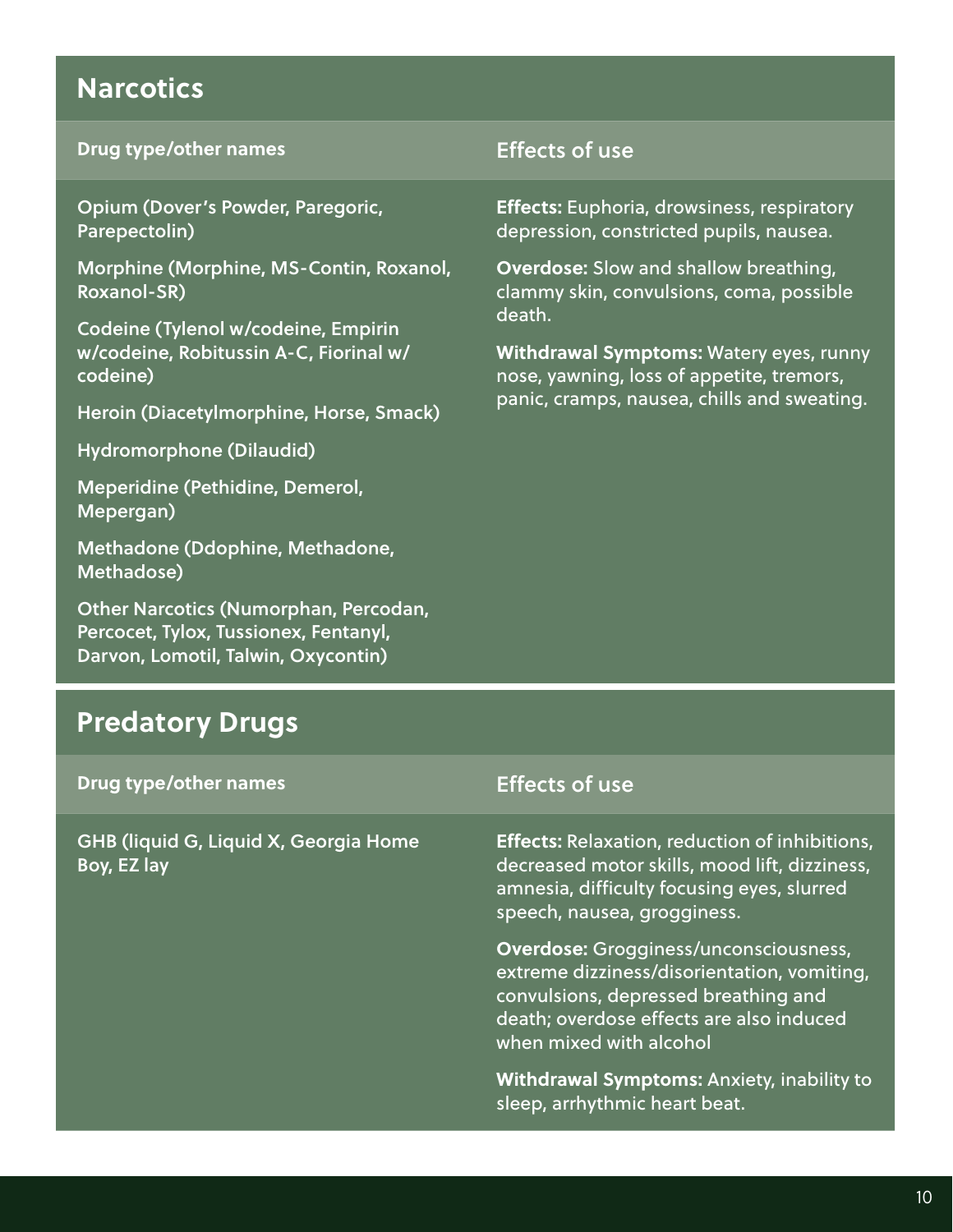# **Federal Trafficking Penalties: Marijuana**

| Offense                                                                                                                                                                                                                                                                                                                                                                                                                                              |
|------------------------------------------------------------------------------------------------------------------------------------------------------------------------------------------------------------------------------------------------------------------------------------------------------------------------------------------------------------------------------------------------------------------------------------------------------|
| First Offense: Not less than 10 years; not<br>more than life. If death or serious injury,<br>not less than 20 years, not more than life.<br>Fine: not more than \$4 million individual;<br>\$10 million other than individual.                                                                                                                                                                                                                       |
| Second Offense: Not less than 20 years;<br>not more than life. If death or serious<br>injury, mandatory life imprisonment. Fine:<br>not more than \$8 million individual; \$20<br>million other than individual.                                                                                                                                                                                                                                     |
| First Offense: Not less than 5 years; not<br>more than 40 years. If death or serious<br>injury, not less than 20 years, not more<br>than life. Fine: not more than \$2 million<br>individual; \$5 million other than individual.<br>Second Offense: Not less than 10 years; not<br>more than life. If death or serious injury,<br>mandatory life imprisonment. Fine: not<br>more than \$4 million individual; \$10 million<br>other than individual. |
|                                                                                                                                                                                                                                                                                                                                                                                                                                                      |
| First Offense: Not more than 5 years. Fine:<br>Not more than \$250,000 individual; \$1<br>million other than individual.<br>Second Offense: Not more than 10 years.<br>Fine: \$500,000 individual; \$2 million other<br>than individual.                                                                                                                                                                                                             |
|                                                                                                                                                                                                                                                                                                                                                                                                                                                      |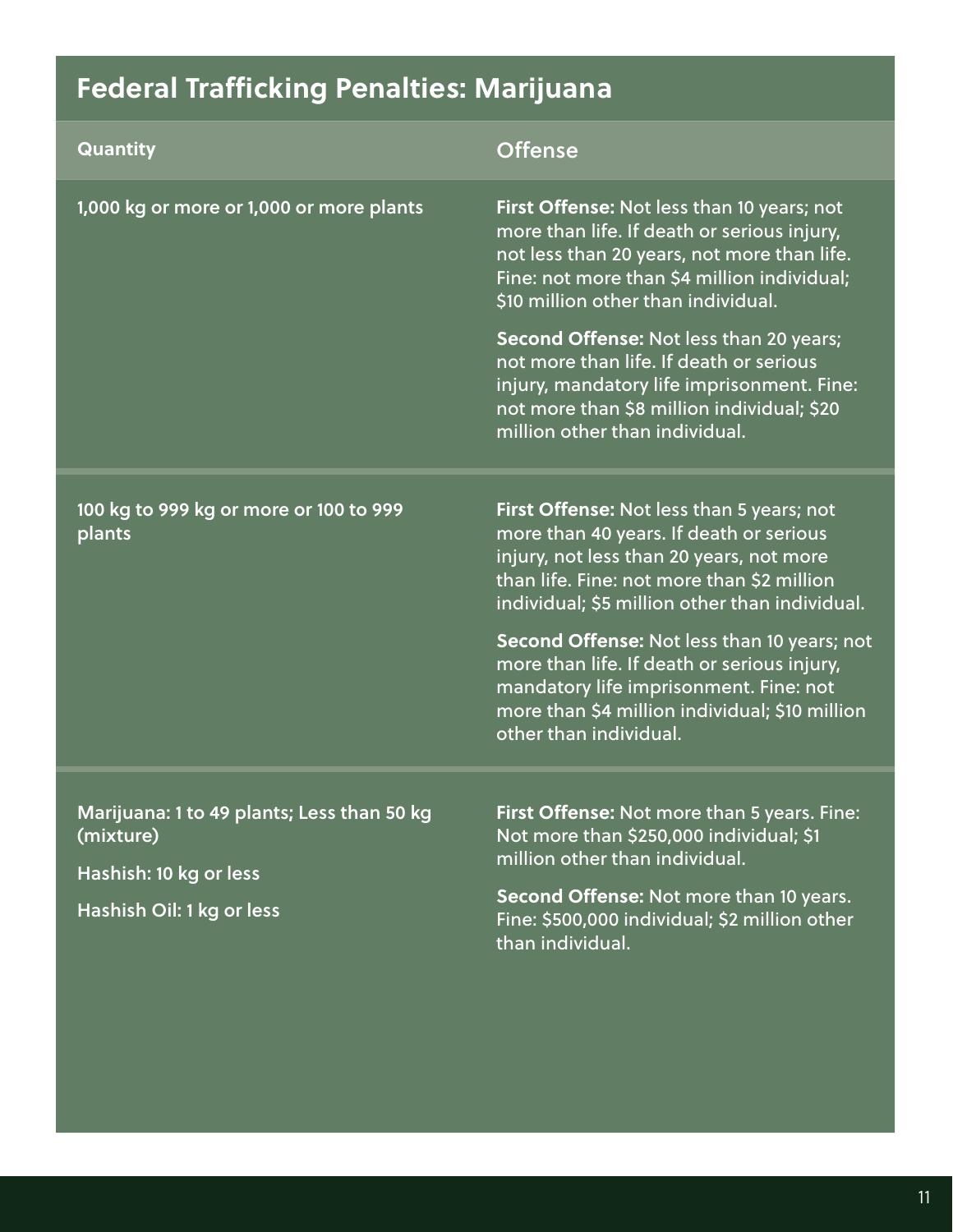# **Federal Trafficking Penalties: Controlled Substance (I & II)**

| Quantity                                                                                                                                                                                                                                                                                                                                | <b>Offense</b>                                                                                                                                                                                                                                                                                                                                                                                                                                                                                                                                                                                        |
|-----------------------------------------------------------------------------------------------------------------------------------------------------------------------------------------------------------------------------------------------------------------------------------------------------------------------------------------|-------------------------------------------------------------------------------------------------------------------------------------------------------------------------------------------------------------------------------------------------------------------------------------------------------------------------------------------------------------------------------------------------------------------------------------------------------------------------------------------------------------------------------------------------------------------------------------------------------|
| Methamphetamine: 5-49 gm pure or 50-<br>499 gm mixture<br>Heroin: 100-999 gm mixture<br>Cocaine: 500-4999 gm mixture<br>Cocaine Base: 28-279 gm mixture<br>PCP: 10-99 gm pure or 100-999 gm mixture<br>LSD: 1-9 gm mixture<br>Fentanyl: 40-399 gm mixture<br>Fentanyl Analogue: 10-99 gm mixture                                        | First Offense: Not less than 5 years; not<br>more than 40 years. If death or serious<br>bodily injury, not less than 20 years, or<br>more than life. Fine: not more than \$5<br>million individual; \$25 million if not an<br>individual.<br>Second Offense: Not less than 10 years; not<br>more than life. If death or serious bodily<br>injury, life imprisonment. Fine: not more<br>than \$8 million individual; \$50 million if not<br>an individual.                                                                                                                                             |
| Methamphetamine: 50 gm or more pure or<br>500 Gm or more mixture<br>Heroin: 1 kg or more mixture<br>Cocaine: 5 kg or more mixture<br>Cocaine Base: 280 gm or more mixture<br>PCP: 100 gm or more pure or 1 kg or more<br>LSD: 10 gm or more mixture<br>Fentanyl: 400 gm or more mixture<br>Fentanyl Analogue: 100 gm or more<br>mixture | First Offense: Not less than 10 years; not<br>more than life. If death or serious bodily<br>injury, not less than 20 years, or more<br>than life. Fine: not more than \$10 million<br>individual; \$50 million if not an individual.<br>Second Offense: Not less than 20 years; not<br>more than life. If death or serious bodily<br>injury, life imprisonment. Fine: not more<br>than \$20 million individual; \$75 million<br>if not an individual. Two or More Prior<br>Offenses: Life Imprisonment. Fine of not<br>more than \$20 million if an individual, \$75<br>million if not an individual. |
| <b>Others: Any</b><br><b>Any Drug Product Containing Gamma</b><br>Hydroxybutyric Acid: Any<br>Flunitrazepam (schedule IV): 1 gm                                                                                                                                                                                                         | First Offense: No more than 20 years. If<br>death or serious bodily injury, not less than<br>20 years or more than life. Fine: \$1 million<br>individual; \$5 million if not an individual.<br>Second Offense: No more than 30 years.<br>If death or serious bodily injury, life                                                                                                                                                                                                                                                                                                                      |

12

imprisonment. Fine: \$2 million individual;

\$10 million if not an individual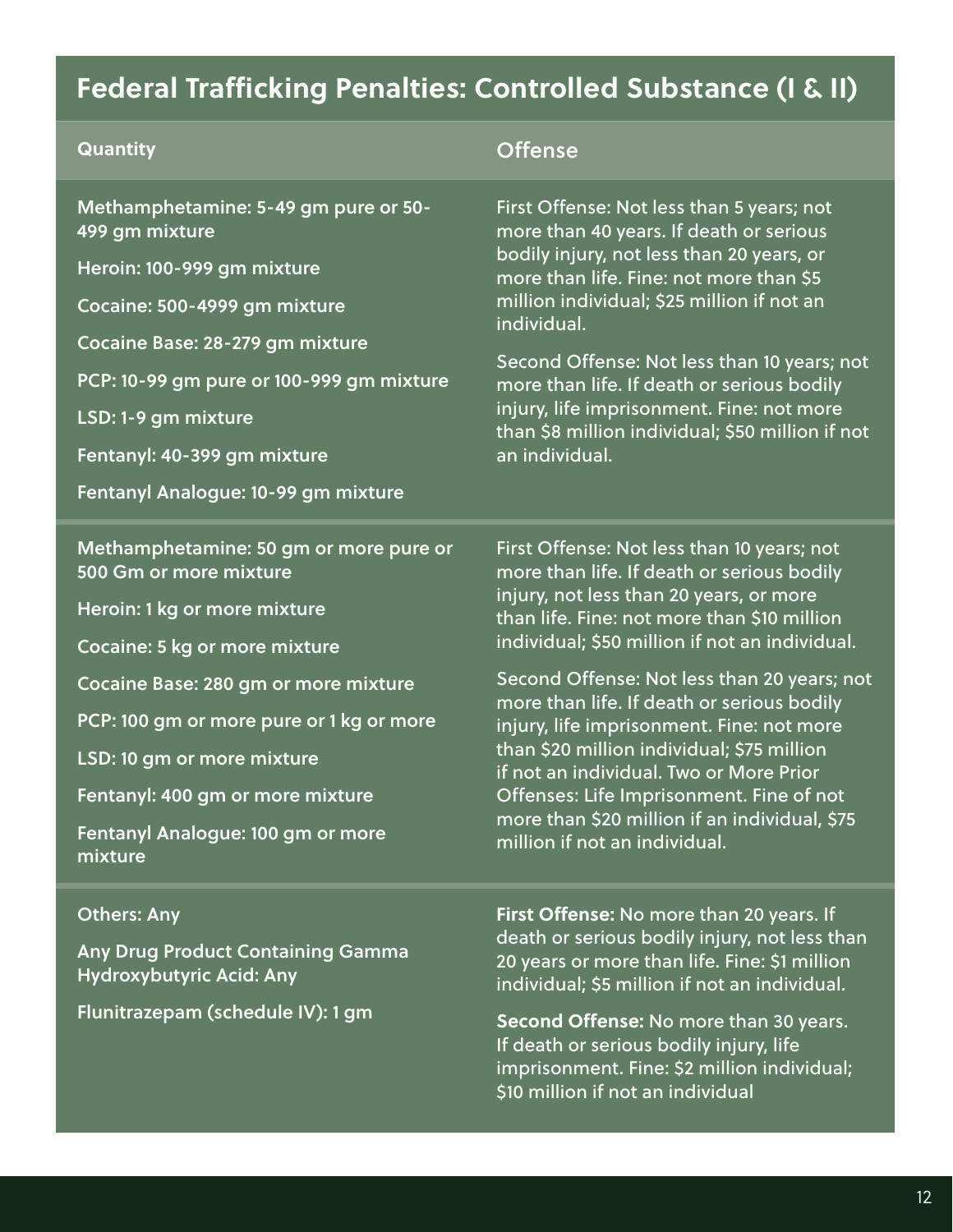# **Federal Trafficking Penalties: Controlled Substance (III)**

| <b>Quantity</b> | <b>Offense</b>                                                                                                                                                                                     |
|-----------------|----------------------------------------------------------------------------------------------------------------------------------------------------------------------------------------------------|
| All: Any        | First Offense: Not more than 10 years. Fine:<br>Not more than \$500,000 individual; \$25<br>million if not an individual.                                                                          |
|                 | Second Offense: Not more than 20 years.<br>If death or serious bodily injury, not more<br>than 30 years. Fine: not more than \$1<br>million if an individual, \$5 million if not an<br>individual. |

# **Federal Trafficking Penalties: Controlled Substance (IV)**

| <b>Quantity</b>                                            | <b>Offense</b>                                                                                                             |
|------------------------------------------------------------|----------------------------------------------------------------------------------------------------------------------------|
| All: Any (other than one gram or more of<br>Flunitrazepam) | First Offense: Not more than 5 years. Fine:<br>Not more than \$250,000 individual; \$1<br>million if not an individual.    |
|                                                            | Second Offense: Not more than 10 years.<br>Fine: Not more than \$500,000 individual; \$2<br>million other than individual. |
|                                                            |                                                                                                                            |

# **Federal Trafficking Penalties: Controlled Substance (V)**

| <b>Quantity</b> | <b>Offense</b>                                                                                                         |
|-----------------|------------------------------------------------------------------------------------------------------------------------|
| All: Any        | First Offense: Not more than 1 year.<br>Fine: Not more than \$100,000 individual;<br>\$250,000 if not an individual.   |
|                 | Second Offense: Not more than 4 years.<br>Fine: Not more than \$200,000 individual;<br>\$500,000 if not an individual. |